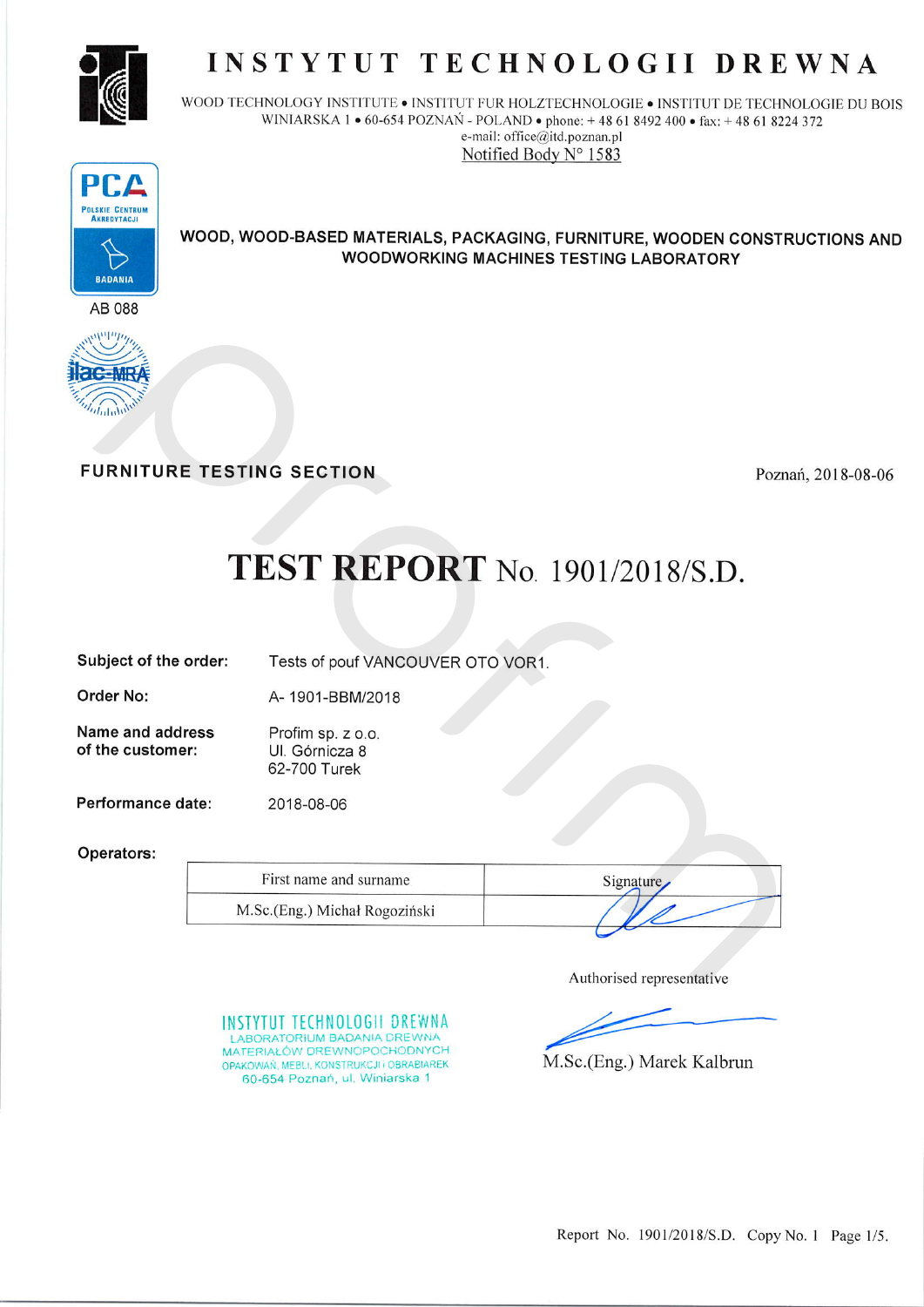# 1. lDENTlFlcATloN (DEscRlPTloN oF THE TESTED oBJEcT)

The tested object was pouf VANCOUVER OTO VOR1, ordered for the tests by the company Profim sp. z o.o. The sample for tests was chosen by the orderer.



# 2. DATE THE OBJECT WAS RECEIVED FOR TESTING

The test sample was delivered for tests 2018-06-20.

### 3. SYMBOL AND NAME OF THE TEST METHOD APPL|ED

The tests were carried out according to the standards:

EN 16139:2013 Fumiture - Strength, durability and safety - Requirements for non-domestic seating", (test level 1).

Test Methods D2.

# 4. LlsT oF MEASUR|NG APPARATUSES

The following equipment was used for the tests:

- 
- seatings testing apparatus No. D1/B2,<br>- loading point setting template No. D3/P09
- force measuring set AST No. D2/04,
- $-$  metal measuring tape No. D2/19,
- $-$  furniture drop test rig D3/B2, D3/N04,
- $-$  furniture test rig D2/13,
- furniture stability testing apparatus No. D3/B1A-B,

The equipment was currently checked before use.

#### 5. TEST RESULTS

Test results are shown in protocols No.  $1\div 2/1901$ .

#### 6. STATEMENT

Test results described in protocols refer only to the tested sample. Test report can not be copied in parts only as entire form.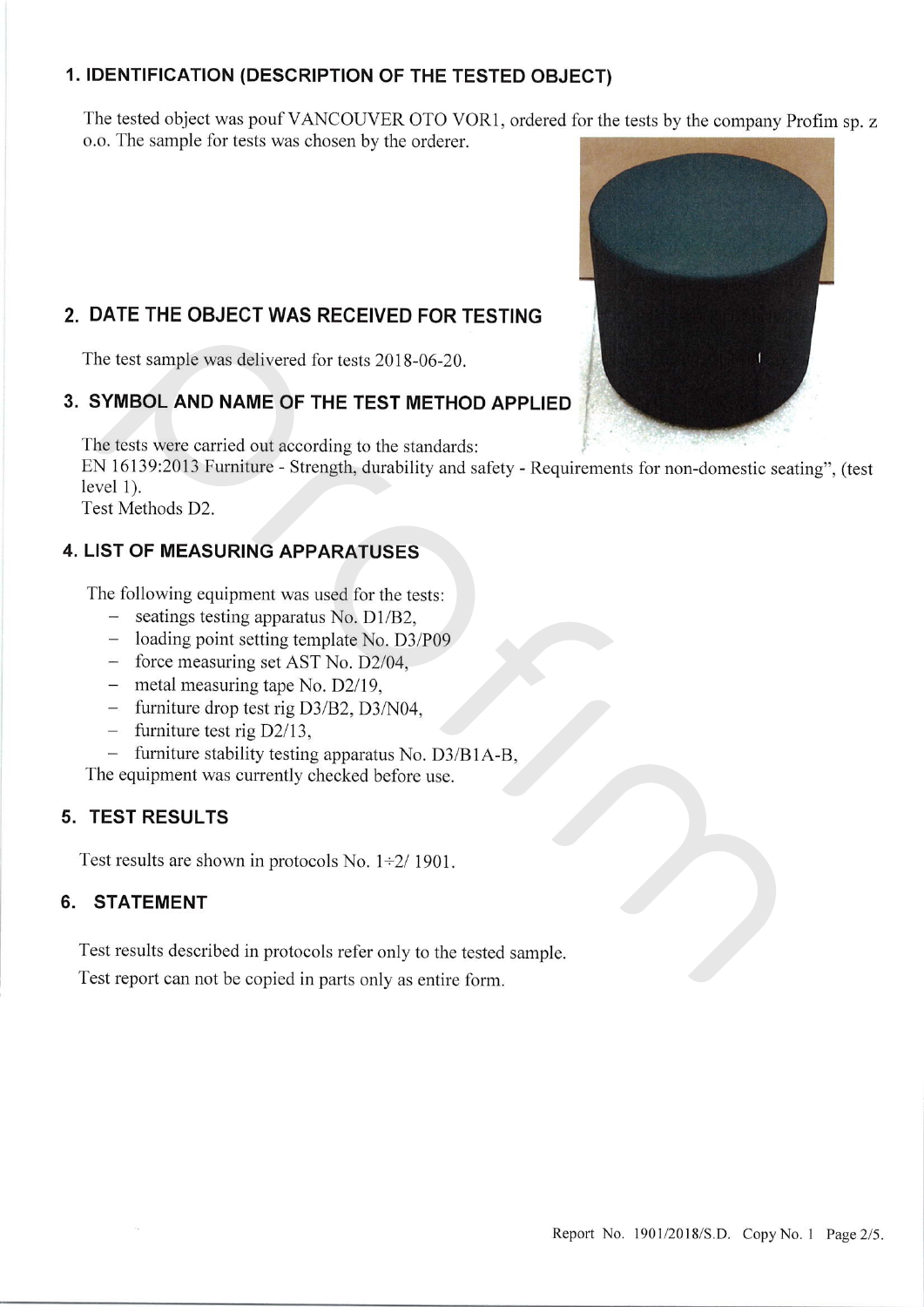#### PROTOCOL No. 1/1901 NON-DOMESTIC SEATING STRENGTH, DURABILITY AND SAFETY TESTS

EN 16139:2013, test level 1 acc. Tested object Pouf VANCOUVER OTO VOR1 Orderer Profim sp. z o.o. Order No. A-1901-BBM/2018

| Listing acc.<br>PN-EN 16139 |         |                | Type of test                                                   | Test<br>parameters           | Test results   |                |
|-----------------------------|---------|----------------|----------------------------------------------------------------|------------------------------|----------------|----------------|
|                             | 4.1     |                | Safety - General                                               | acc. norm                    | pass           |                |
| 4.2.1                       |         |                | Shear and squeeze points when setting up and folding           |                              | not applicable |                |
|                             | 4.2.2   |                | Shear and squeeze points under influence of powered mechanisms |                              | not applicable |                |
|                             | 4.2.3   |                | Shear and squeeze points during use                            | acc. norm                    | pass           |                |
| 4.3.1                       |         |                | Stability - General                                            | acc. norm                    | pass           |                |
| 4.3.2                       |         |                | Swivelling chairs                                              |                              | not applicable |                |
| 4.3.3                       |         |                | Non swivelling chairs                                          | acc. norm                    | pass           |                |
| 4.4                         |         |                | Rolling resistance of the unloaded chair                       |                              | not applicable |                |
| 4.5                         |         |                | Safety of the construction                                     | acc. norm                    | pass           |                |
| 5                           |         |                | Safety, strength and durability requirements                   | acc. norm                    | pass           |                |
|                             | table 1 | 1              | Seat static load test                                          | $P_1 = 1600$ N<br>$n=10$     | pass           |                |
|                             |         | $\overline{2}$ | Seat front edge static load test                               | $P = 1300 N$<br>$n=10$       | pass           |                |
| 6                           |         |                | 3                                                              | Vertical static load on back |                | not applicable |
|                             |         | $\overline{4}$ | Foot rest and leg rest static load test                        |                              | not applicable |                |
|                             |         | 5              | Arm sideways static load test                                  |                              | not applicable |                |
|                             |         | 6              | Arm downwards static load test                                 |                              | not applicable |                |
|                             |         | $\overline{7}$ | Vertical upwards static load on arm rest                       |                              | not applicable |                |
|                             |         | 8              | Seat durability test                                           | $P_1 = 1000 N$<br>$n=100000$ | pass           |                |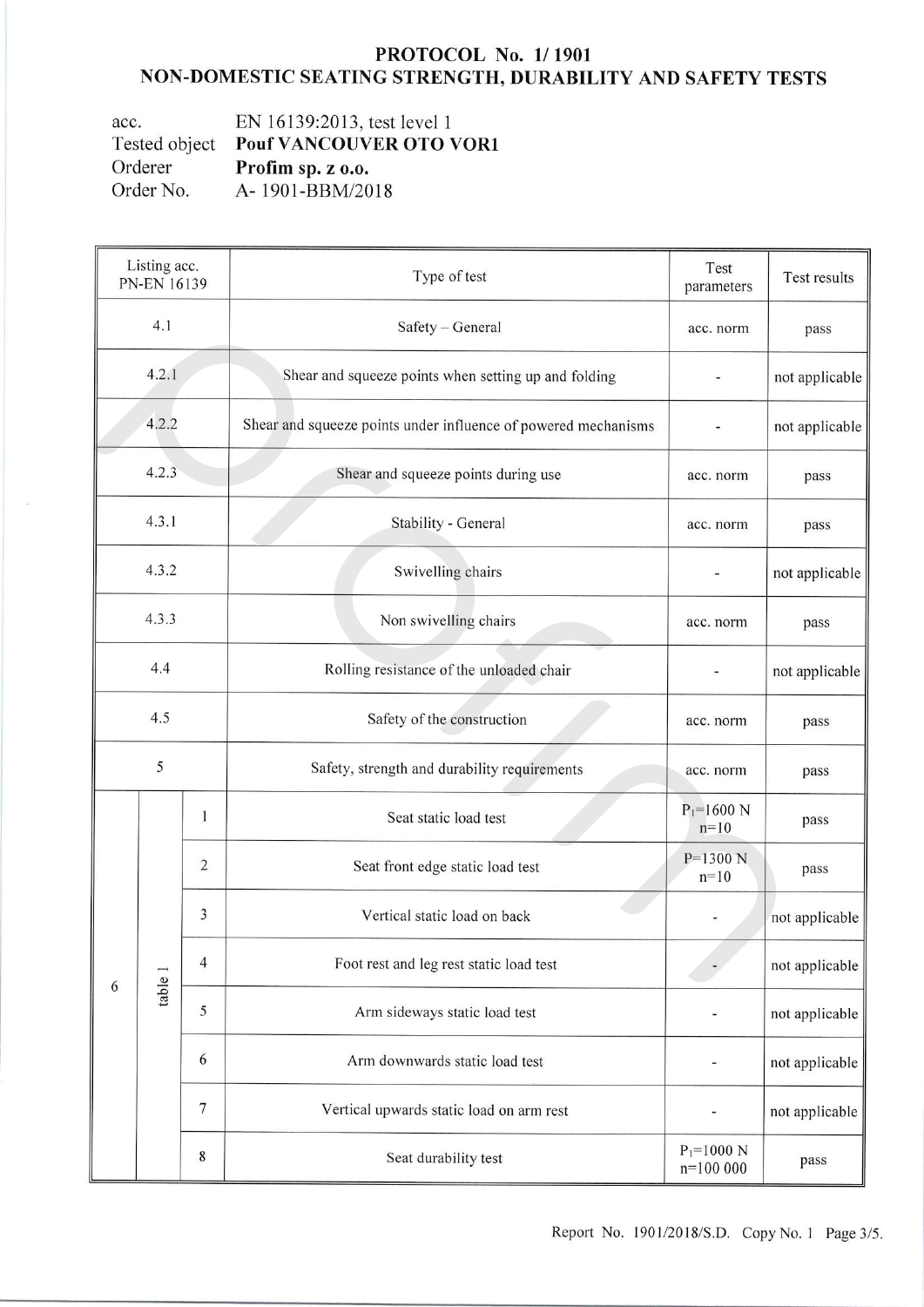|   | table 1          | $\overline{9}$ | Seat front edge durability test            | $P=800 N$<br>n=50 000                     | pass           |
|---|------------------|----------------|--------------------------------------------|-------------------------------------------|----------------|
|   |                  | 10             | Arm durability test                        |                                           | not applicable |
|   |                  | 11             | Foot rest durability test                  |                                           | not applicable |
|   |                  | 12             | Leg forward static load test               | $P_1 = 500 N$<br>$P_2 = 1000$ N<br>$n=10$ | pass           |
|   |                  | 13             | Leg sideways static load test<br>$\bullet$ | $P_1 = 400 N$<br>$P_2 = 1000 N$<br>$n=10$ | pass           |
| 6 |                  | 14             | Seat impact test                           | $h=240$ mm<br>$n=10$                      | pass           |
|   |                  | 15             | Back impact test                           |                                           | not applicable |
|   |                  | 16             | Arm impact test                            |                                           | not applicable |
|   |                  | 17             | Drop test (multiple seating)               |                                           | not applicable |
|   |                  | 18             | Auxiliary writing surface static load test |                                           | not applicable |
|   |                  | 19             | Auxiliary writing surface durability test  |                                           | not applicable |
|   | $\boldsymbol{7}$ |                | Information for use                        | acc. norm                                 | pass           |
|   |                  |                |                                            |                                           |                |
|   |                  |                |                                            |                                           |                |